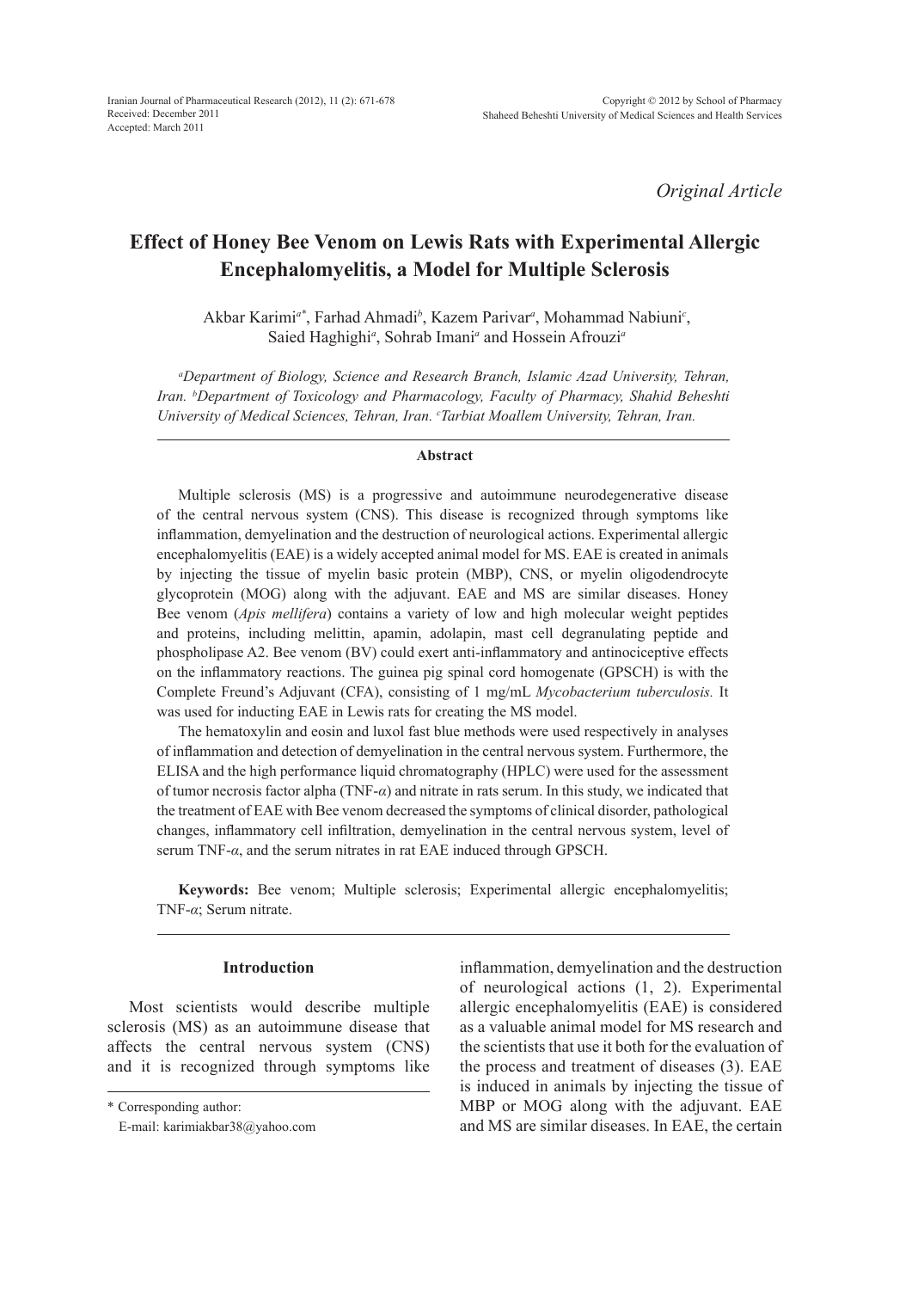symptoms such as paralysis, inflammation, ataxia, elevated interferon-*γ* (IFN-*γ*), brainblood, barrier damage and the penetration of CD4+ T-cells and macrophages to the central nervous system are observed (4, 5).

Therefore, MS is complex and heterogeneous. Its pathogenesis remains unknown and specific effective treatment has not been developed. Thus, the investigation for alternative medications continues and scientist searches many complementary and alternative medicines (CAM) for patients. Among the CAM therapies, the medication apogean has been developed from venoms (such as: snakes, scorpion and honey Bee)  $(6)$ .

The venom of honey Bee (*Apis mellifera)* consists of different types of light and heavy chain peptides and the proteins such as melittin, apamin, adolpin and phospholipase A2. Moreover, anti-inflammatory specifications of Bee venom with induced arthritis have been reported in the rat model. It is observed that the injection of Bee venom suppresses the leukocyte migration and reduces the level of TNF-*α* (6). The healing Bee poison is largely effective in treating the chronic anti-inflammatory diseases (7). Bee venom contains a variety of peptides, including melittin, apamin, adolapin, the mast-cell-degranulating (MCD) peptide, enzymes, biologically active amines, and nonapeptide components, which have a variety of pharmaceutical properties. These properties of BV leads to its traveling along the neural pathways from the spine to various trigger points and injury areas to repair the nerve damage and restore the mobility (8).

In this experiment, we study antiinflammatory effects of honey Bee venom and effects of honey Bee venom on rat with EAE to investigate the Bee venom for the treatment of MS.

### **Experimental**

The Iranian Honey Bee venom (*Apis mellifera*) was prepared through placing Bees on a 6 mm wire grid, which was electrically pulsed. The Bees then produced venom that dropped onto a glass slide, which was collected from the glass and freeze dried. Complete Freund's adjuvant purchased from Sigma-Aldrich. The TNF-*α* ELISA Kit is purchased from Abcam. Ketamine and xylazine are purchased from Alfasan and Holand. Other chemicals were of analytical grade and purchased from Merck.

EAE was induced according to the method of Shnider *et al.* (2009), via subcutaneous injection of 0.2 mL GPSCH which was emulsified in 1:1 ratio of complete F adjuvant (GPSCH-CFA) to the adult female Lewis rats (weight, 180-200 g; Laboratory of Animal Center, Darupakhsh Pharmaceutical Company, Tehran, Iran) (9).

The animals used in this research were kept under the standard conditions and fed with water and food ad-libitum. The experimental procedures were done in accordance with the Guide for the Care and Use of Laboratory Animals published through the National Academy Press, which was accepted by the ethnic committee of the AUSR in Iran (Washington D.C. 1996).

EAE was induced in 30 rats randomly placed in three groups of 10: Group 1: Named E-S, received normal saline (0.2 mL) everyday. Group 2: Named E-BV1, received 2 mg/Kg honey Bee venom every day. Group 3: Named E-BV2, received 5 mg/Kg honey Bee venom every day.

The treatments started from the first day of post immunization through GPSH-CFA and lasted until the tenth day.

The day of GPSH-CFA injection was considered as the zero day of post immunization (dpi). Rats were evaluated daily for any unwanted symptoms and weight changes. Then, they were scored daily through the following degrees: 0: Normal and without symptoms. 1: Tail without natural stretch. 2: Paralysis of the tail. 3: Partial paralysis in hind legs. 4: Complete paralysis of hind legs. 5: Tetraplegia. 6: Death.

Rats were anesthetized after injecting the combination of ketamine and xylazine. Then, their brain and spinal cords were removed. They were kept under the process of histotechnique for 24 h in 10% formalin as a fixative*.* The sections of brain and spinal cord were then stained with hematoxylin and eosin (H and E) for inflammatory cell infiltration and luxol fast blue (LFB) for demyelination analyses.

The intensity of inflammatory cell infiltration was assessed according to the protocol of Okuda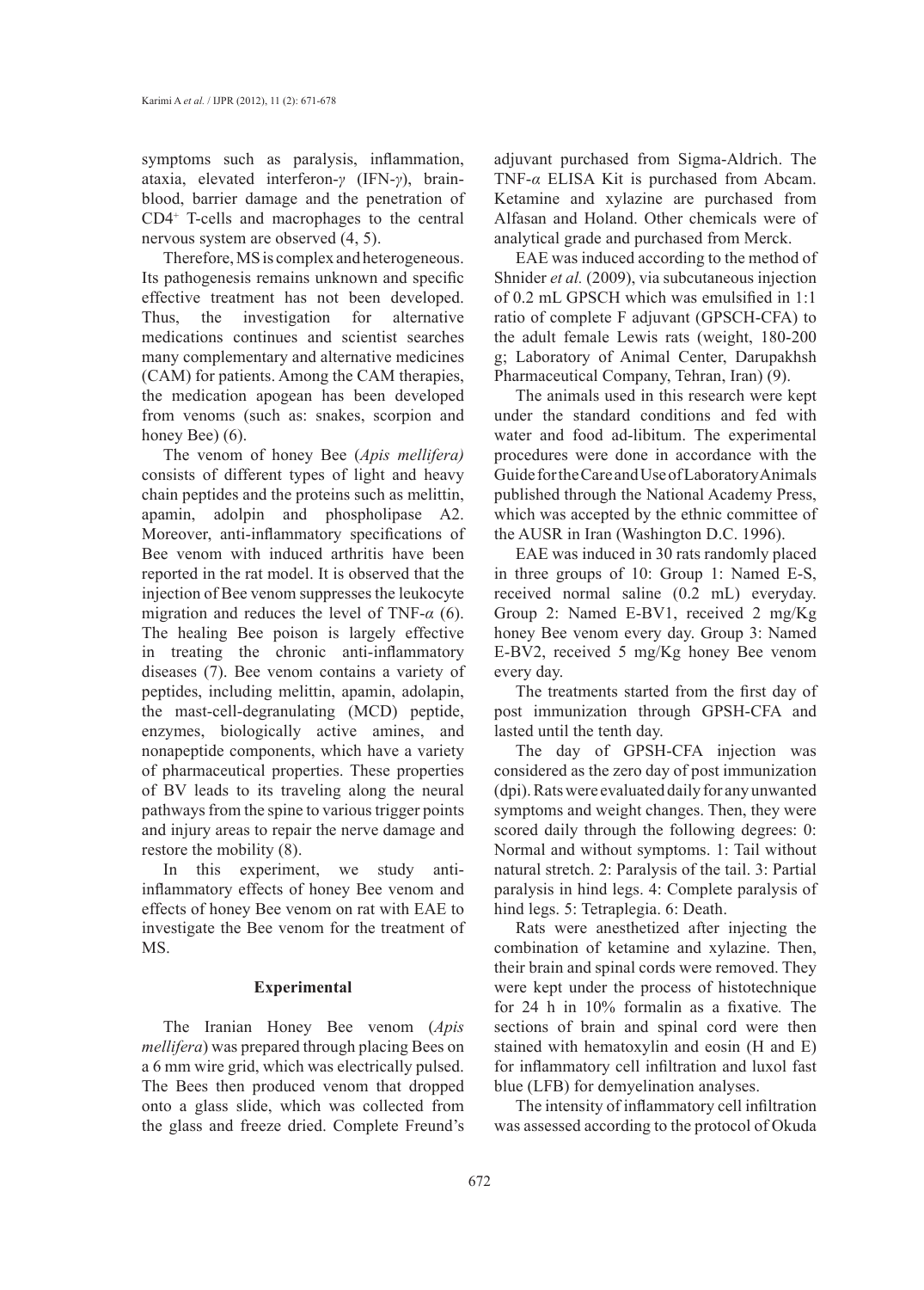

**Figure 1.** Effect of Bee venom on the clinical score in EAE rats induced by GPSCH–CFA. The onset of clinical signs of EAE was seen at 11 dpi. After five days, the average of clinical scores reached maximum and then it was reduced. Bee venom caused a considerable reduction in the maximum rate of the average clinical scores compared to the group receiving normal saline.

*et al.*, (1999) and classified according to the obtained scores as follows: 0: The absence of inflammation.1: The penetration of cells around the blood vessels and meninges. 2: Subtle penetration of cells in the parenchyma (1-10/ section). 3: Average penetration of inflammatory cells in the parenchyma (1-100/section) (10).

The rate of serum TNF-*α* was specified by using a rat TNF-*α* ELISAKIT. The rate of serum nitrate was specified through the method of HPLC according to Xia *et al.* (2003) (11).

Data were analyzed using the SPSS statistical program (version 17 for Windows). In all the cases for comparison between different groups, Mann-Whitney U-test was used. Significance level was set at p < 0.05 throughout the experiment. Cronbach›s *α* (alpha) was used for validity and reliability test, and  $\mathbb{R}^2$  for correlation test.

# **Results and Discussion**

Following the immunization of the rats with GPSCH-CFA, some of them in different groups from nine dpi, showed the signs of decreased search activities, nutrition behavior and weight loss. On 11 dpi, the signs like tail stretch loss and partial paralysis of the tail were seen in E-S group. These signs were seen in the E-BV group on 12 dpi and in the E-BB group with 13 dpi and were increased day by day, which finally resulted in the complete paralysis of the hind legs. These sings were observed in great amounts within the E-S group (Figure 1). The average intensity of diseases in E-BV1 and E-BV2 groups were decreased considerably in comparison with the E-S group. Results show that honey Bee venom can meaningfully decrease the clinical symptoms and effects of immunization of Lewis rats with GPSH-CFA.

Following the staining sections and analyzing the samples with the light microscope, no penetration of inflammatory cells of brain parenchyma and spinal cord was observed in the control group tissue samples, while, in samples containing the signs of penetration of mononuclear inflammatory cells in parenchyma, the existence of inflammatory cells around the blood vessels and meninges belonged to three labeled groups. These signs were observed with varying intensity in the specified groups. The intensity of pathological changes and the penetration of inflammatory cells, both in the brain tissue and spinal cord of E-S group, was noticeable. The intensity of pathological changes in the groups of E-BV1 and E-BV2 showed a significant decrease (Figures 2 and 3). The findings of received scores in four labeled groups were in accordance with the results of clinical investigations. In this investigation, Bee venom caused a decrease in penetration of inflammatory cells with observed pathological changes.

Along with the results of the inflammatory cell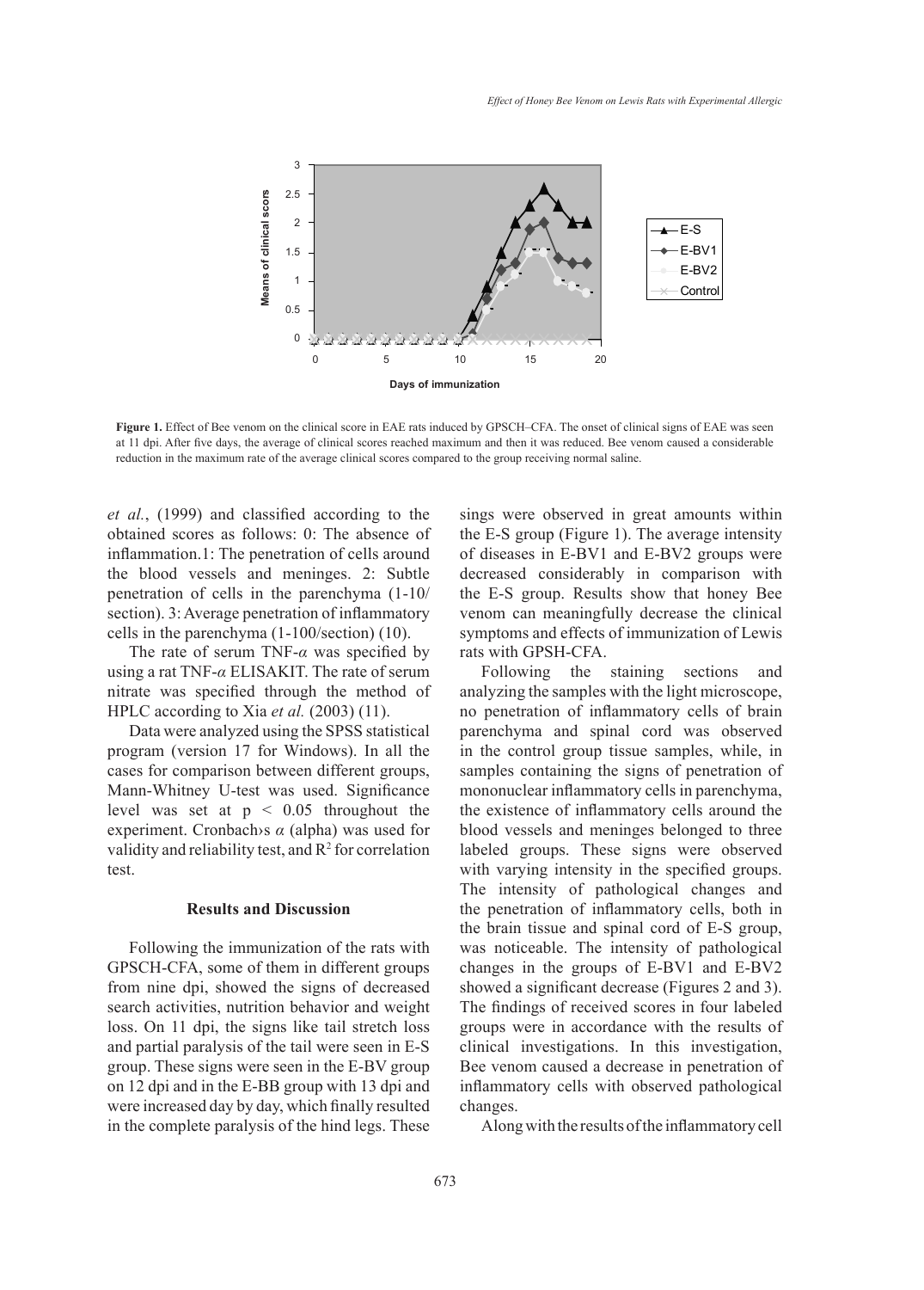

**Figure 2.** Reduction of the inflammatory cells penetration in the spinal cords of EAE rats, induced by GPSCH-CFA, after the administration of Bee venom (A) E-S group, (B) E-BV1 group, (C) E-BV2 group and (D) Control group (Scale bar A-D = 125 µm).



**Figure 3.** Reduction of the inflammatory cells penetration in the cerebrum and lumbar cords of EAE rats, induced by GPSCH-CFA, after the administration of Bee venom. Pathological changes in rats were assessed by using the semi-quantitative score as described in the Experimental Procedure section (\*p < 0.05) compared to E-S group, where  $n = 4$  for all groups.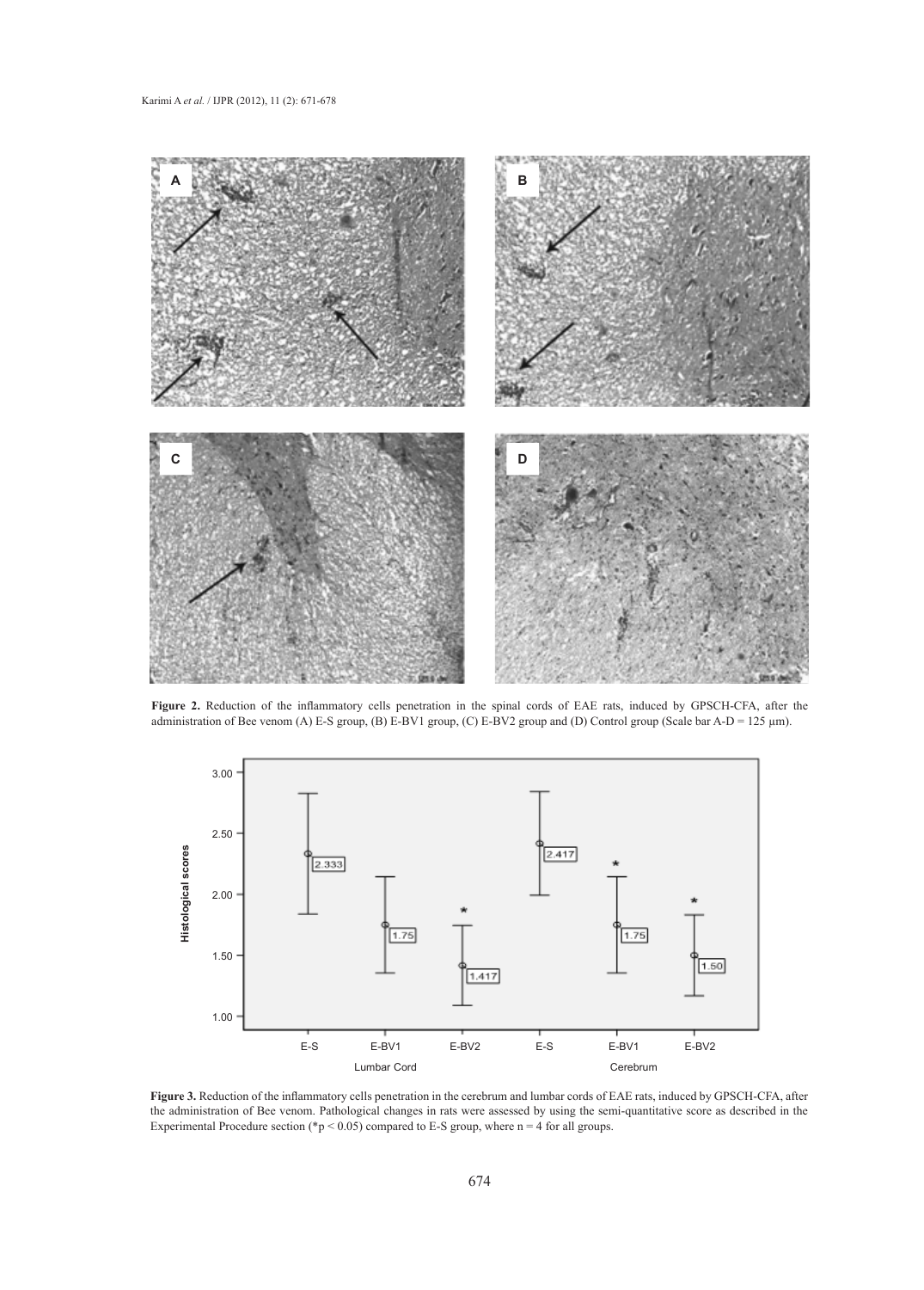

**Figure 4.** Decreased demyelination of the CNS in EAE rats, induced by GPSCH-CFA, after the treatment with Bee venom. A-D displays the slices of spinal cord and their demyelination process within different experimental groups: (A) E-S group, (B) E-BV1 group, (C) E-BV2 group and (D) Control group (Scale bar A-D = 125  $\mu$ m).

penetration, demyelination showed a decrease for the treatment groups. Demyelination was not observed in the control group but this process was considerably increased in the E-S group. Demyelination in the E-BV2 group showed a significant decrease as compared to the E-S group (Figure 4). These results have shown that Bee venom can considerably decrease the demyelination process, which is caused by the administration of GPSCH-CFA vaccine to the rats.

The amount of TNF-*α* in the serum of rats was measured through ELISA method for different treatment groups. The amount of TNF-*α* had been decreased in the treatment groups compared to E-S and this reduction process in the group E-BV2 was significant (Figure 5). These results have demonstrated that Bee venom causes a decrease in the amount of serum TNF-*α*, which was considerably affected by GPSCH-CFA.

The amount of serum nitrates was evaluated for the treatment groups with HPLC method in order to consider the antioxidant and antiinflammatory effects of Bee venom. The amount of serum nitrates in E-S group had been increased considerably as compared to the control group. This amount showed a significant decrease in the E-BV1 and E-BV2 groups compared to the E-S group (Figure 6). The results showed that Bee venom can decrease the amount of serum nitrates, which were induced by GPSCH-CFA.

Multiple sclerosis (MS) is an autoimmune disease of CNS, which shows pathological characteristics like the penetration of macrophages and lymphocytes into the CNS, demyelination and axonic damage and, *etc*. Etiology of this disease is unknown, but in this disorder, the myelinated parts of CNS are attacked by T and B cells (12, 13).

Medicinal properties of Bee products have been known from ancient times and today the Bee venom is used extensively for the treatment of arthritis and other inflammatory, autoimmune and destructive diseases (7). Bee venom includes some kinds of peptides, enzymes, active amines and other components, which can be effective in the treatment of various diseases. For example, melitin is one of the most effective and well-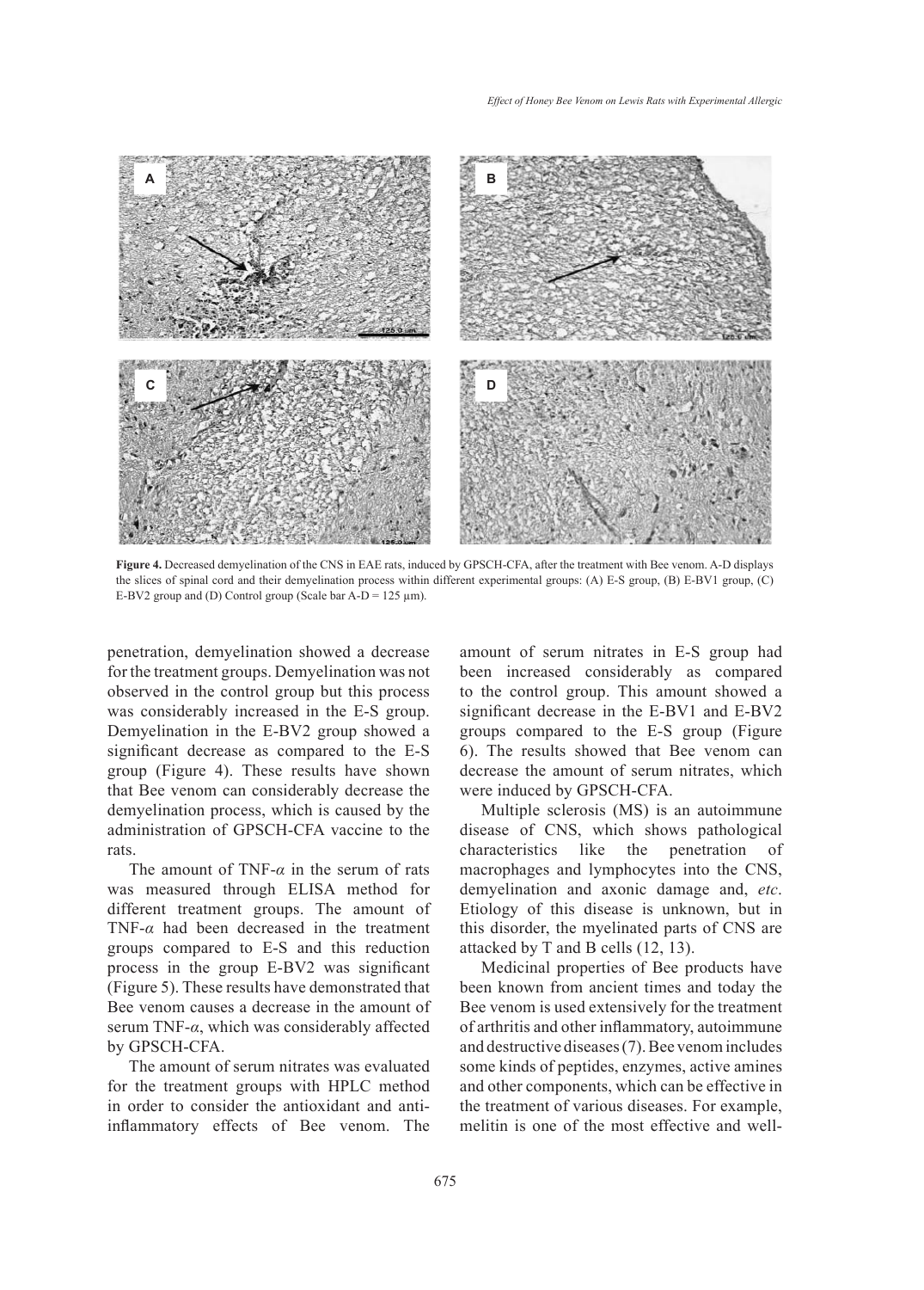

**Figure 5.** Reduction of the serum TNF-*α* in the rats, induced by GPSCH-CFA, after the treatment with Bee venom. ELISA was used for the determination of serum TNF-*α*. The level of TNF-*α* in different groups compared to E-S, where \*p < 0.05 in all the treatment groups.

known anti-inflammatory factors. Adolapin is another effective anti-inflammatory substance that suppresses the activity of cyclooxygenase (COX) enzyme (8). It is reported that Bee venom prevents the production of Interleukin-1*ß* (IL- 1*ß*) from macrophages in rats in response to the inner stimulation by bacterial lipopolysaccharides (14).

Primary allergic compounds of Bee venom such as histamine and phospholipase A2 induced the production of Interleukin-10 (IL-10) through the T-helper 2 (Th2) cells, suppress

T-cell proliferation and can be effective in the reduction of inflammation and demyelination (15).

Bee venom causes a reduced expression of matrix metalloproteinase 2 and 9 (MMP2 and MMP9) (16). MMP2 and MMP9 are related to MS disease and their amount increases in EAE condition (17).

The role of Bee venom in increasing interferon-*ß* (IFN-*ß*) level is a well understood phenomenon (16). According to the study carried out by Mastronardi *et al.* (2004), it was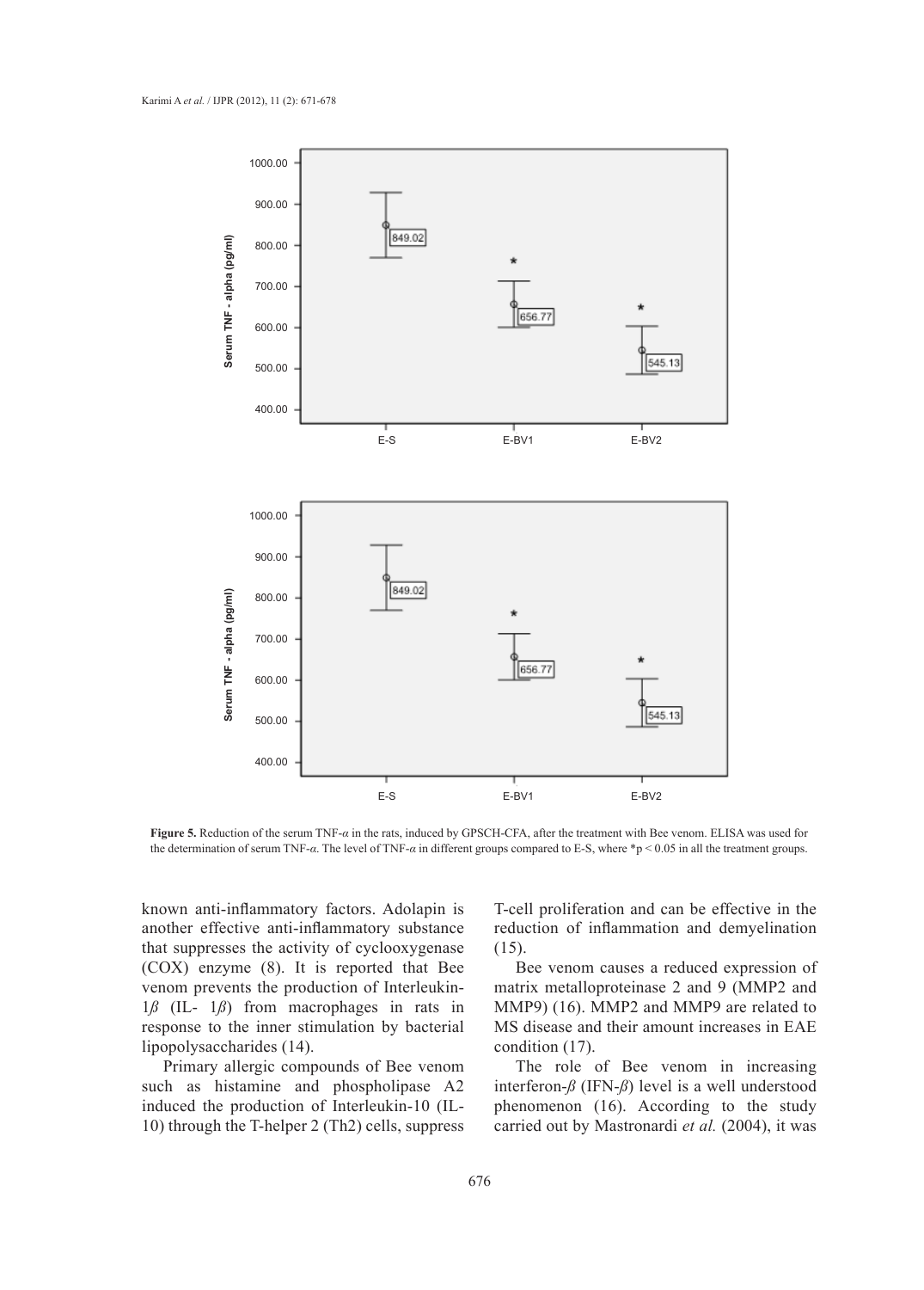

**Figure 6.** Reduction of serum nitrate levels in the rats, induced by GPSCH-CFA, after the treatment with Bee venom. HPLC was used for the determination of nitrate. The level of nitrate in different groups compared to E-S, where  $\approx p \lt 0.05$  in all the treatment groups.

seen that the combination of IFN-*ß* and vitamin B12 led to a significant reduction of clinical and pathological conditions in EAE and nonimmune demyelinated models (18). The immune suppression and anti-inflammatory effects of Bee venom have been reported in MS disease, rheumatoid arthritis and their laboratory models (6). The present study has also indicated results similar to those of the studies on the effects of Bee venom on the inflammatory autoimmune diseases and its anti-inflammatory and immune suppressing activities (6, 8).

TNF-*α* and interferon-γ are the members of pro-inflammatory cytokines, which are mainly secreted by autoimmune T-cells, directly destruct blood-brain barrier and induce apoptosis of oligodendrocytes. These cytokines have also been considered as the demyelination factor (19). Plasma level of TNF-*α* is related to the severity of EAE and MS, which explains the immune status (20).

In the EAE rat model, the serum level of TNF- $\alpha$  is increased in the beginning of disease, which shows that TNF-*α* has an important role in the distribution of disease (9).

During the present study, we have observed that TNF- $\alpha$  is decreased in a group treated with 5 mg/Kg/day of Bee venom. Bee venom can prevent the production of pro-inflammatory cytokines like TNF-*α* (21).

Nitric oxide (NO) is one of the most important mediators of inflammation during the inflammatory disorders and is produced from the nitric oxide synthase (NOS). There are four members of the NOS family: Neuronal NOS (nNOS), Endothelial NOS (eNOS), Inducible NOS (iNOS), Mitochondrial NOS (Mtons).

iNOS is expressed following the immunological or inflammatory stimulation in macrophages, astrocytes and microglial cells (22). Then is quickly metabolized into nitrite and nitrate. The method of diagnosing nitrite or nitrate in plasma or urine, can be helpful in diagnosing the inflammation process and the treatment of immune disorders (23). Our investigations are in accordance with those of Han *et al.* (2007), who have proven that Bee venom stops the production of NO in microglias, activated by lipopolysaccharides (7). Bee venom acts as an anti-inflammatory agent through the prevention of NOS activity and COX production (24). Bee venom is a preventing factor as it results in the decrease of iNOS activity in Rat C6 glioma cells (25). Cronbach's alpha value is  $76%$  and  $R<sup>2</sup>$  value is 87%. Data tests confirmed the reliability and validity of this research.

In conclusion, data showed that the treatment of EAE with Bee venom decreases the disease symptoms and pathological changes, level of serum TNF-*α* and nitrate. This activity of Bee venom may be caused by the anti-inflammatory effects and the immuno-modulatory and antioxidant effects of it.